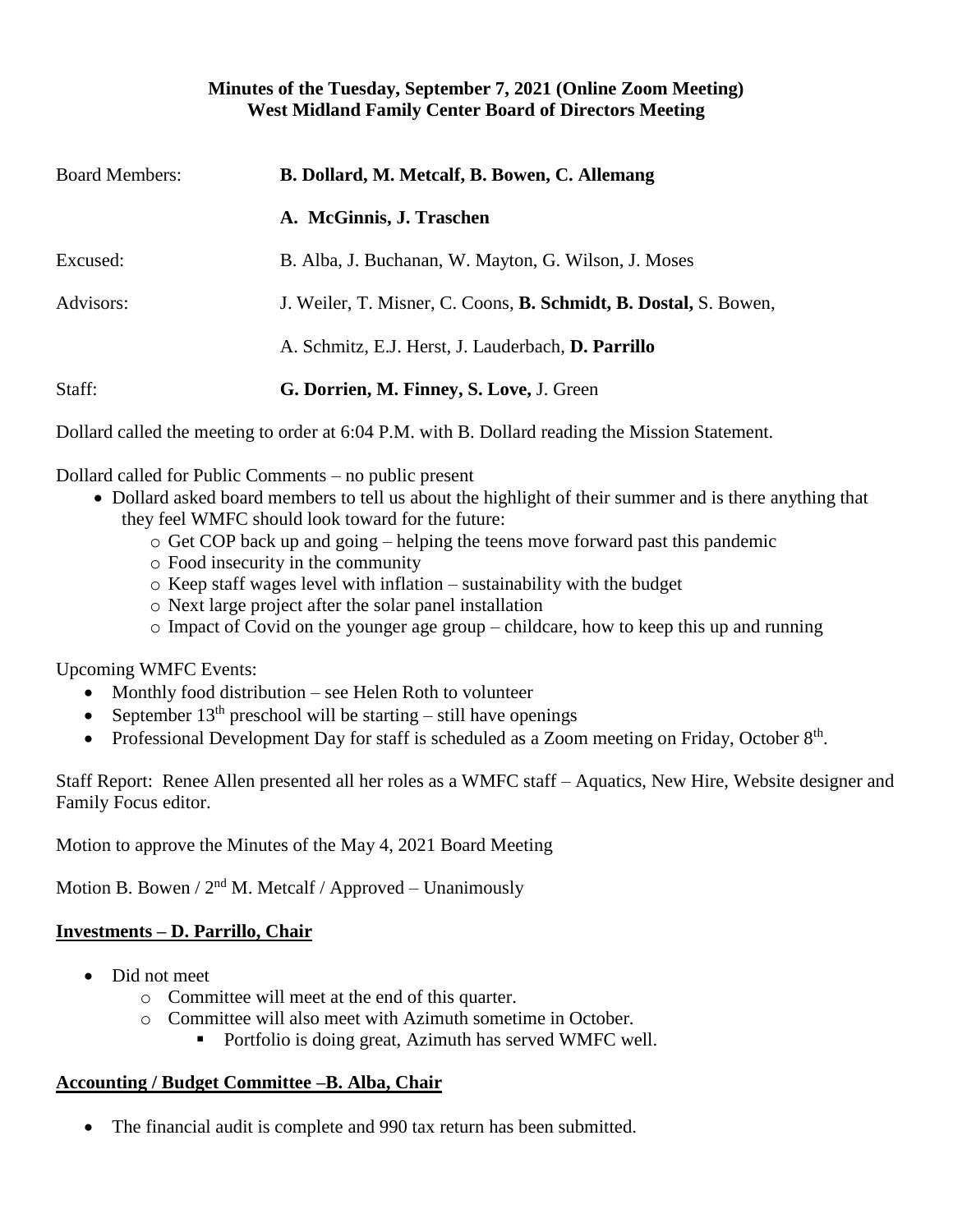# **Dow COP Committee – B. Bowen/G. Dorrien Committee Members**

- See Mike's submitted report
- COP introduction meetings for incoming students will be on September  $11<sup>th</sup>$  &  $13<sup>th</sup>$ .

### **Facilities Committee – B. Bowen, G. Dorrien Committee Members**

- New walk-in cooler and freezer have been put in the bus garage.
- Have purchased a new refrigerated truck.
	- o Both of these purchases have been great for the food distributions.
- A sidewalk has been completed that will take you around the building important addition for clearing snow and emergencies.

### **Human Resources Committee – A. McGinnis, Committee Member**

- The budget committee approved raises for staff, the HR committee looked at the market/non-profit salary study data to determine what raises would be for staff.
- We have worked on/researched Covid19 guidelines masking, vaccines, policies and incentives.

### **Communications Committee – J. Traschen, Chair**

- Did not meet
- The Midland Neighbors Magazine featured two stories about WMFC recently. Magazine is distributed to many of our current donors. Larkin Township has a similar magazine for their community, we may consider marketing through this magazine as well.
- Would like to work on some preschool marketing/communication ideas specifically social media and paid advertising.

# **Auxiliary Committee – G. Dorrien, Ex. Director**

- Bingo started back on August  $3<sup>rd</sup>$  they play on Tuesday's instead Saturday's. They are trying to end the bingo play by 9:00pm so staff are out at a decent time.
- There have been around 30 players each week, they have their regulars.

# **Executive Committee – B. Dollard, Chair**

- Did not meet
- Executive Committee voted via email to approve the United Way grant that was submitted. It was approved unanimously on Friday September 10, 2021.

#### **Fundraising Sub-Committee – J. Buchanan, Chair**

• Did not meet

# **By-Laws – M. Metcalf**

• Did not meet

#### **Nominating Sub-Committee - J. Buchanan**

• B. Bowen and J. Buchanan will be ending their  $2<sup>nd</sup>$  terms on  $12/31/2021$